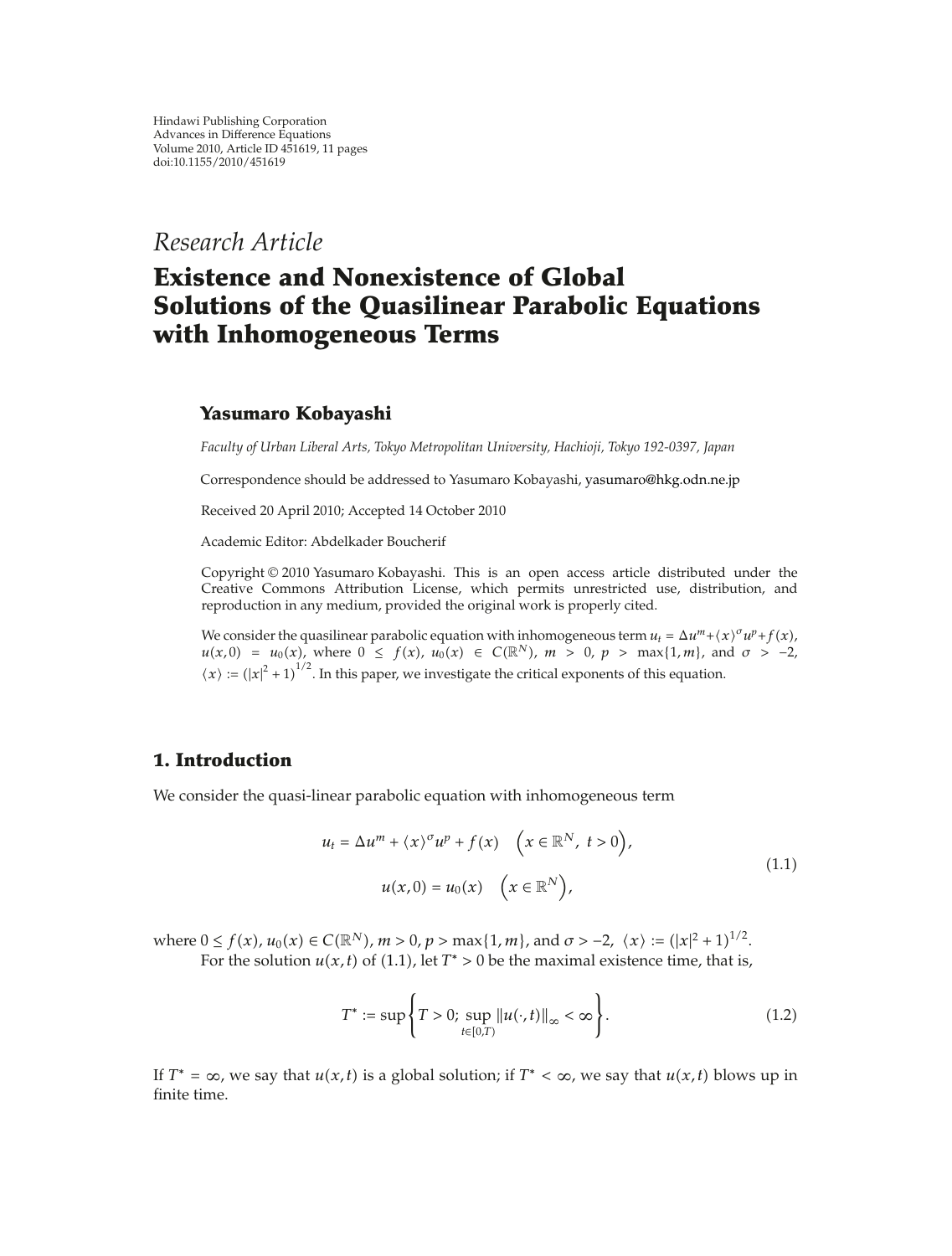For quasi-linear parabolic equations, the authors of  $[1–5]$  and so on. study the homogeneous equations (i.e.,  $f(x) \equiv 0$  in (1.1)). Baras and Kersner [1] proved that (1.1) with  $m = 1$  and  $f(x) \equiv 0$  has a global solution, two constants  $c_1$  and  $c_2$  depending on N and *p* exist such that

$$
\liminf_{r \to \infty} \left\{ r^{-2/(p-1)} \int_{|x| < r} \frac{dx}{\langle x \rangle^{\sigma/(p-1)}} \right\} \ge c_1 \int u_0 dx,
$$
\n
$$
\liminf_{|x| \to \infty} \langle x \rangle^{\sigma+2} u_0(x)^{p-1} \le c_2.
$$
\n(1.3)

Mochizuki and Mukai [2] and Qi [4] study the case  $m > 0$ ,  $\sigma = 0$ , Pinsky [3] studies the case  $m = 1, \sigma > -2$ , and Suzuki [5] studies the case  $m \ge 1, -\infty < \sigma < \infty$ . The following two results are proved by them:

- (1) if  $p \le p_{m,\sigma}^*$ , then every nontrivial solution  $u(x,t)$  of (1.1) blows up in finite time;
- (2) if *p* >  $p_{m,\sigma}^*$ , then (1.1) has a global solution for some initial value *u*<sub>0</sub>(*x*),

 $m_{m,\sigma} = m + (2 + \sigma) / N$  for  $N \ge 2$ ,  $\sigma > -2$  and for  $N = 1$ ,  $\sigma > -1$ ,  $p_{m,\sigma}^{*} = m + 1$  for  $N = 1$ ,  $\sigma \leq -1$ . This  $p_{m,\sigma}^*$  is called the critical exponent.

On the other hand, [6–9] and so on. study the inhomogeneous equations (i.e.,  $f(x) \neq 0$ in (1.1)). Bandle et al. [6] study the case  $m = 1$ ,  $\sigma = 0$ , and Zeng [8] and Zhang [9] study the case  $\sigma$  = 0. In this paper, we investigate the critical exponents of (1.1) in the case  $f(x) \neq 0$ . Our results are as follows.

**Theorem 1.1.** *Suppose that*  $N \geq 3$ ,  $\sigma > -2$ ,  $m > (N - 2)/(N + \sigma)$ , and  $p > \max\{1, m\}$ . Put

$$
p_{m,\sigma}^* := \frac{m(N+\sigma)}{N-2}.
$$
\n(1.4)

- (a) If  $p \le p_{m,\sigma}^*$ , then every nontrivial solution  $u(x,t)$  of (1.1) blows up in finite time.
- (b) If  $p > p_{m,\sigma}^*$ ,  $u_0(x) \le C_1(x)^{-(2+\sigma)/(p-m)}$ , and  $f(x) \le C_2(x)^{-m(2+\sigma)/(p-m)-4}$ , then (1.1) has *a global solution for some constants C*<sup>1</sup> *and C*2*.*

**Theorem 1.2.** *Suppose that*  $N = 1, 2, \sigma \ge -2, m > 0$ , and  $p > \max\{1, m\}$ . Then every nontrivial *solution*  $u(x, t)$  *of* (1.1) *blows up in finite time.* 

*Remark* 1.3. Theorems 1.1 and 1.2 are the extension of the results of [8]. If we put  $\sigma = 0$  in these theorems, the same results as Theorem 1 in  $[8]$  are obtained.

We will prove Theorem  $1.1(a)$  and (b) in Sections 3 and 4, respectively. The proof of Theorem 1.2 is included in the proof of Theorem  $1.1(a)$ .

In the following, *R* and *T* are two given positive real numbers greater than 1. *C* is a positive constant independent of *R* and *T*, and its value may change from line to line.

#### **2. Preliminaries**

In this section, we first give the definition of a solution for Problem  $(1.1)$  and then cite the comparison theorem and a known result.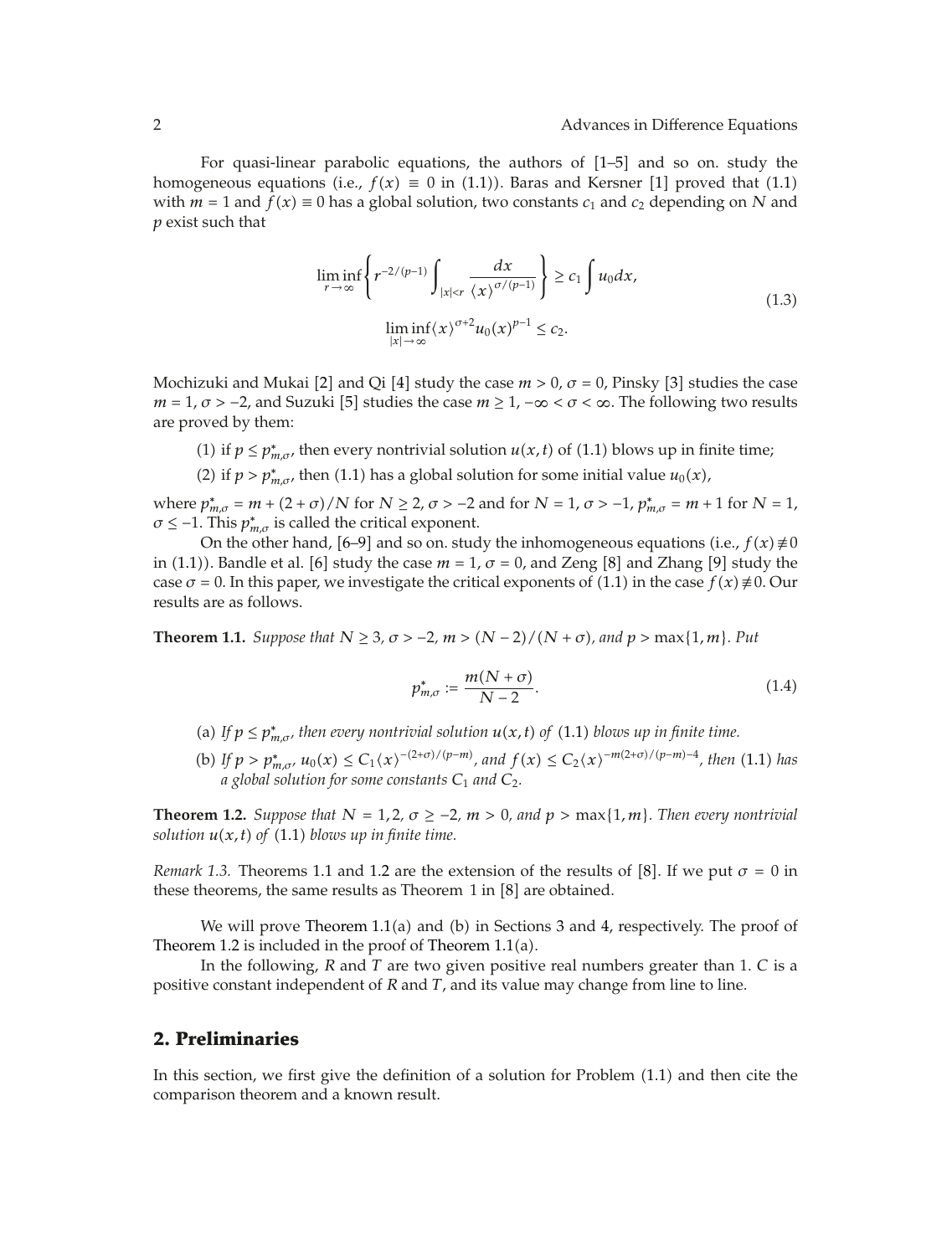*Definition 2.1.* A continuous function  $u = u(x, t)$  is called a solution of Problem (1.1) in  $Q_T \equiv$  $\mathbb{R}^N \times [0, T)$  if the following holds:

- (i)  $\nabla_x u^m \in L^2_{\text{loc}}(\mathbb{R}^N);$
- (ii) for any bounded domain  $D \subset \mathbb{R}^N$  and for all  $\psi \in C^2(D \times [0,T))$  and vanishing on  $\partial D \times [0,T)$ ,

$$
\int_0^{\tau} \int_D \left( u \partial_t \varphi - \nabla u^m \nabla \varphi + \langle x \rangle^{\sigma} u^p \varphi + f \varphi \right) dx dt = \int_D u(x, \cdot) \varphi(x, \cdot) \big|_0^{\tau} dx, \tag{2.1}
$$

for all  $\tau \in [0, T)$ .

**Lemma 2.2** (the comparison theorem). Let  $u, v \in C(0, T; L^2_{loc}(\Omega))$ ,  $\nabla u^m, \nabla v^m \in L^2(0, T; L^2_{loc}(\Omega))$  $L^2_{\text{loc}}(\Omega)$ ), and satisfy

$$
u_t - \Delta u^m \le v_t - \Delta v^m, \quad (x, t) \in \Omega_T,
$$
  

$$
u \le v, \quad (x, t) \in \partial \Omega_T.
$$
 (2.2)

*Then*  $u \le v$  *for all*  $(x, t) \in \Omega_T$ *, where*  $\Omega$  *is a bounded domain in*  $\mathbb{R}^N$  *with smooth boundary*  $\partial \Omega$  *or*  $\Omega = \mathbb{R}^N$  *and*  $\Omega_T = \Omega \times (0, T)$ .

**Lemma 2.3** (the monotonicity property). Let  $\underline{u}(x)$  be a nonnegative sub-solution to the stationary *problems of Problem* (1.1). Then the positive solution  $u(x,t)$  with initial data  $u(x)$  is monotone *increasing to t.*

#### **3. Proof of Theorem 1.1(a)**

We first consider the following problem:

$$
u_t = \Delta u^m + \langle x \rangle^{\sigma} u^p + f(x) \quad \left( x \in \mathbb{R}^N, \ t > 0 \right),
$$
  

$$
u(x, 0) = 0 \quad \left( x \in \mathbb{R}^N \right).
$$
 (3.1)

It is clear that the positive solution of Problem (3.1) is a sub-solution of Problem (1.1). If every positive solution of Problem 3.1 blows up in finite time, then, by Lemma 2.2, every positive solution of Problem  $(1.1)$  also blows up in finite time. Therefore, we only need to consider Problem  $(3.1)$ .

The stationary problem of Problem  $(3.1)$  is as follows:

$$
\Delta u^m + \langle x \rangle^{\sigma} u^p + f(x) = 0 \quad \left( x \in \mathbb{R}^N \right). \tag{3.2}
$$

It is obvious that 0 is a sub-solution of Problem  $(3.2)$  and does not satisfy Problem  $(3.2)$ . Thus, by making use of Lemmas 2.2 and 2.3, the positive solution of Problem  $(3.1)$  is monotone increasing to *t*.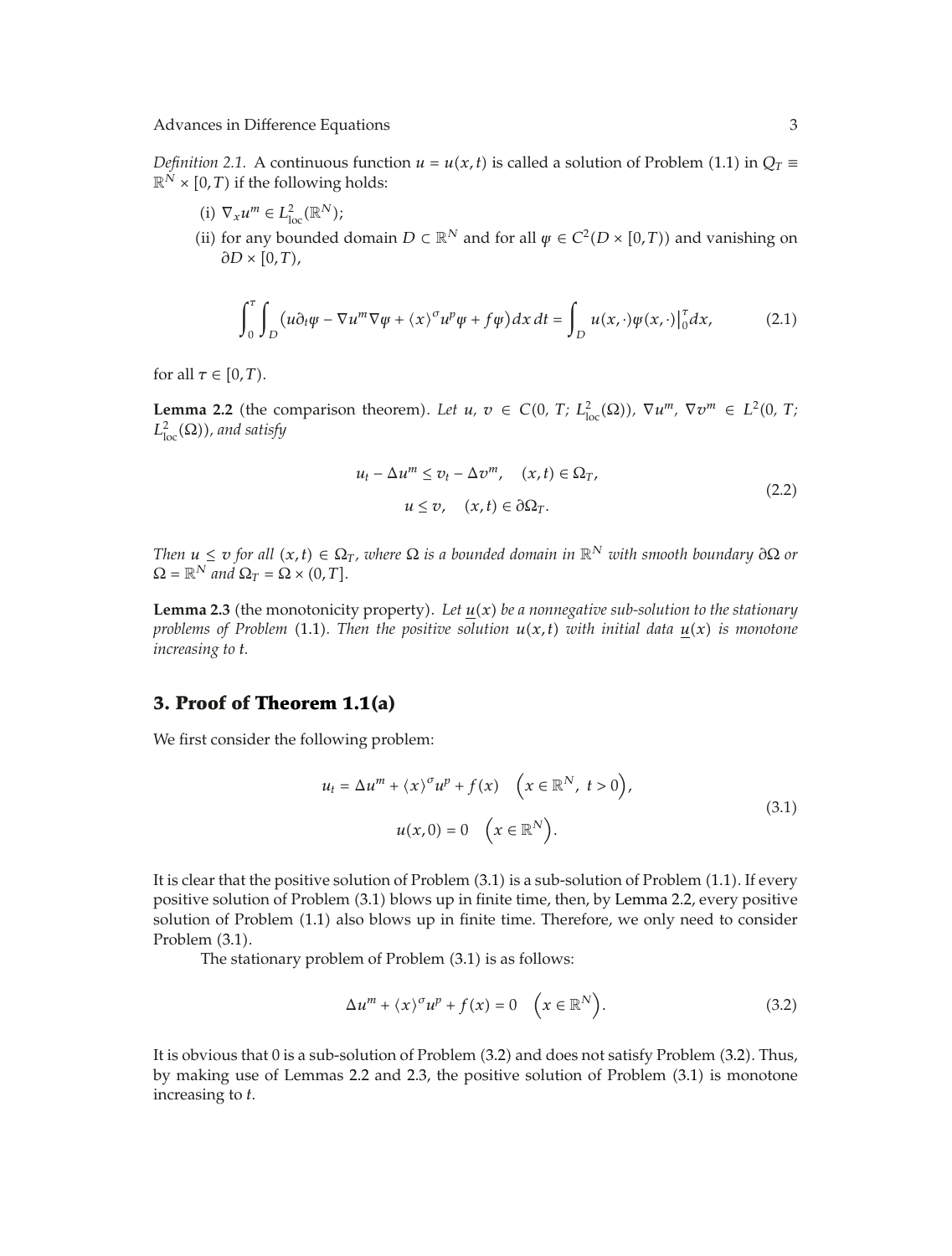We argue by contradiction. Assume that Problem (3.1) has a global positive solution for  $p \le p_{m,\sigma}^*$ .

Let  $\varphi(r)$  and  $\eta(t)$  be two functions in  $C^{\infty}([0,\infty))$ , and satisfy

- (i) 0 ≤  $\varphi(r)$  ≤ 1 in [0, ∞);  $\varphi(r)$  ≡ 1 in [0, 1],  $\varphi(r)$  ≡ 0 in [2, ∞); −C ≤  $\varphi'(r)$  ≤ 0,  $|\varphi''(r)| \leq C$ ;
- $(iii)$   $0 \le \eta(t) \le 1$  in  $[0, \infty)$ ;  $\eta(t) \equiv 1$  in  $[0, 1]$ ,  $\eta(t) \equiv 0$  in  $[2, \infty)$ ;  $-C \le \eta'(t) \le 0$ .

For  $R > 1$  and  $T > 1$ , define  $Q_{R,T} \equiv B_{2R} \times [0, 4T]$ , and let  $\Psi(r, t) = \varphi_R(r) \eta_T(t)$  be a cut-off function, where  $\varphi_R(r) = \varphi(r/R)$ ,  $\eta_T(t) = \eta(t/2T)$ . It is easy to check that

$$
-\frac{C}{R} \le \frac{d\varphi_R(r)}{dr} \le 0, \qquad \left|\frac{d^2\varphi_R(r)}{dr^2}\right| \le \frac{C}{R^2}, \qquad -\frac{C}{2T} \le \frac{d\eta_T(t)}{dt} \le 0. \tag{3.3}
$$

Let

$$
I_R = \int_{Q_{RT}} \langle x \rangle^{\sigma} u^p \Psi^s dx dt,
$$
\n(3.4)

where *s >* 1 is a positive number to be determined. Then

$$
I_{R} = \int_{Q_{R,T}} (-u\partial_{t} \Psi^{s} + \nabla u^{m} \nabla \Psi^{s} - f \Psi^{s}) dx dt + \int_{B_{2R}} u(x, \cdot) \Psi(r, \cdot)^{s} \Big|_{0}^{4T} dx
$$
  
\n
$$
= - \int_{Q_{R,T}} u \varphi_{R}^{s} \frac{d\eta_{T}^{s}}{dt} dx dt + \int_{Q_{R,T}} \nabla u^{m} \eta_{T}^{s} \nabla \varphi_{R}^{s} dx dt - \int_{Q_{R,T}} f \Psi^{s} dx dt
$$
  
\n
$$
+ \int_{B_{2R}} u(x, \cdot) \varphi_{R}(r)^{s} \eta_{T}(\cdot)^{s} \Big|_{0}^{4T} dx
$$
  
\n
$$
= - \int_{Q_{R,T}} u \varphi_{R}^{s} \frac{d\eta_{T}^{s}}{dt} dx dt - \int_{Q_{R,T}} u^{m} \eta_{T}^{s} \Delta \varphi_{R}^{s} dx dt - \int_{Q_{R,T}} f \Psi^{s} dx dt
$$
  
\n
$$
+ \int_{0}^{4T} \int_{|x| = 2R} u^{m} \eta_{T}^{s} \frac{\partial \varphi_{R}^{s}}{\partial \nu} dS dt.
$$
  
\n(3.5)

Since  $\int_{\mathbb{R}^N} f(x) dx > 0$ , there exist  $\delta > 0$  and  $R_0 > 1$  such that  $\int_{B_R} f(x) dx \ge \delta$  for  $R > R_0$ :

$$
\int_{Q_{R,T}} f \Psi^s dx dt = \int_0^{4T} \eta_T^s \int_{B_{2R}} f \varphi_R^s dx dt \ge \int_T^{2T} \int_{B_R} f dx dt \ge \delta T. \tag{3.6}
$$

Hence, by the definition of  $\varphi_R$  and  $\eta_T$ , we have

$$
I_R \leq -\int_{2T}^{4T} \int_{B_{2R}} u\varphi_R^s \frac{d\eta_T^s}{dt} dx dt - \int_0^{4T} \int_{B_{2R}\setminus\overline{B_R}} u^m \eta_T^s \Delta \varphi_R^s dx dt - \delta T. \tag{3.7}
$$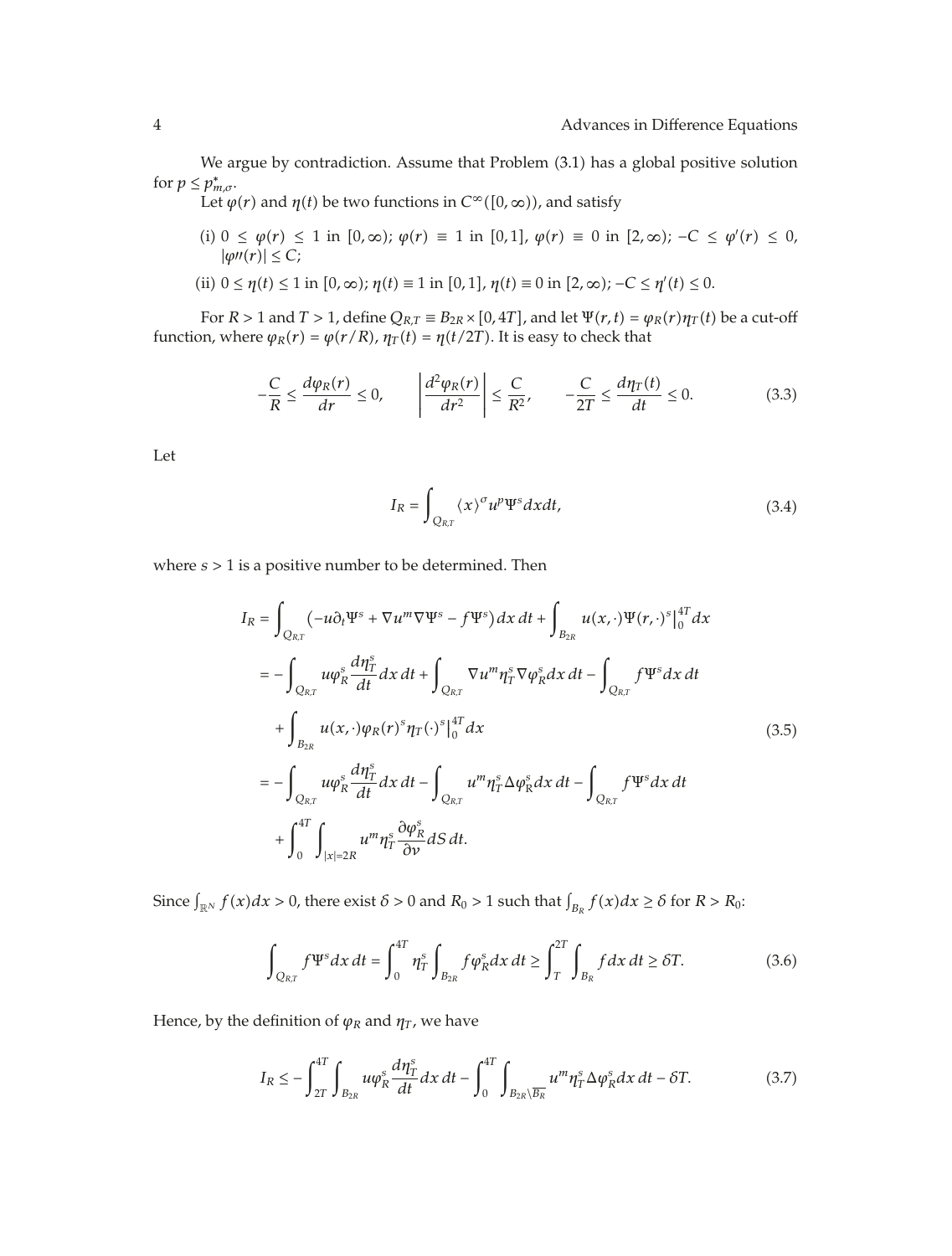Since  $\Delta \varphi_R^s = s\varphi_R^{s-1} \Delta \varphi_R + s(s-1)\varphi_R^{s-2} |\nabla \varphi_R|^2$  and

$$
\Delta \varphi_R(r) = \frac{d^2 \varphi_R(r)}{dr^2} + \frac{N-1}{r} \frac{d \varphi_R(r)}{dr}, \qquad |\nabla \varphi_R|^2 = \left(\frac{d \varphi_R(r)}{dr}\right)^2,\tag{3.8}
$$

we obtain from  $(3.3)$  that

$$
\left| \Delta \varphi_R^s \right| \le s \varphi_R^{s-1} \left( \frac{C}{R^2} + \frac{N-1}{R} \cdot \frac{C}{R} \right) + s(s-1) \varphi_R^{s-2} \left( \frac{C}{R} \right)^2 \le \frac{C}{R^2} \varphi_R^{s-2}
$$
(3.9)

in  $B_{2R} \setminus \overline{B_R}$  and

$$
\frac{d\eta_T^s}{dt} = s\eta_T^{s-1} \frac{d\eta_T}{dt} \ge -s\eta_T^{s-1} \frac{C}{2T} \ge -\frac{C}{T} \eta_T^{s-1}
$$
\n(3.10)

in [2*T*, 4*T*]. Thus, (3.7) becomes

$$
I_R \leq \frac{C}{T} \int_{2T}^{4T} \int_{B_{2R}} u \Psi^{s-1} dx \, dt + \frac{C}{R^2} \int_0^{4T} \int_{B_{2R} \setminus \overline{B_R}} u^m \Psi^{s-2} dx \, dt - \delta T. \tag{3.11}
$$

Let *s* be large enough such that  $(s − 1)p ≥ s$  and  $(s − 2)p/m ≥ s$ , and let  $A<sub>σ</sub>(R)$  be as follows:

$$
A_{\sigma}(R) = \begin{cases} R^{N-\sigma/(p-1)} & (\sigma < N(p-1)), \\ \log(R+1) & (\sigma \ge N(p-1)). \end{cases}
$$
 (3.12)

Then, by making use of Young's inequality, we have

$$
\frac{C}{T} \int_{2T}^{4T} \int_{B_{2R}} u \Psi^{s-1} dx dt
$$
\n
$$
\leq \int_{2T}^{4T} \int_{B_{2R}} \left( \frac{1}{4^p p} \langle x \rangle^{\sigma} u^p \Psi^{(s-1)p} + \frac{4^q}{q} \langle x \rangle^{-\sigma q/p} C^q T^{-q} \right) dx dt
$$
\n
$$
\leq \frac{1}{4} \int_0^{4T} \int_{B_{2R}} \langle x \rangle^{\sigma} u^p \Psi^s dx dt + C T^{-p/(p-1)} \int_{2T}^{4T} \int_{B_{2R}} \langle x \rangle^{-\sigma/(p-1)} dx dt
$$
\n
$$
\leq \frac{1}{4} I_R + C T^{1-p/(p-1)} A_{\sigma}(R),
$$
\n(3.13)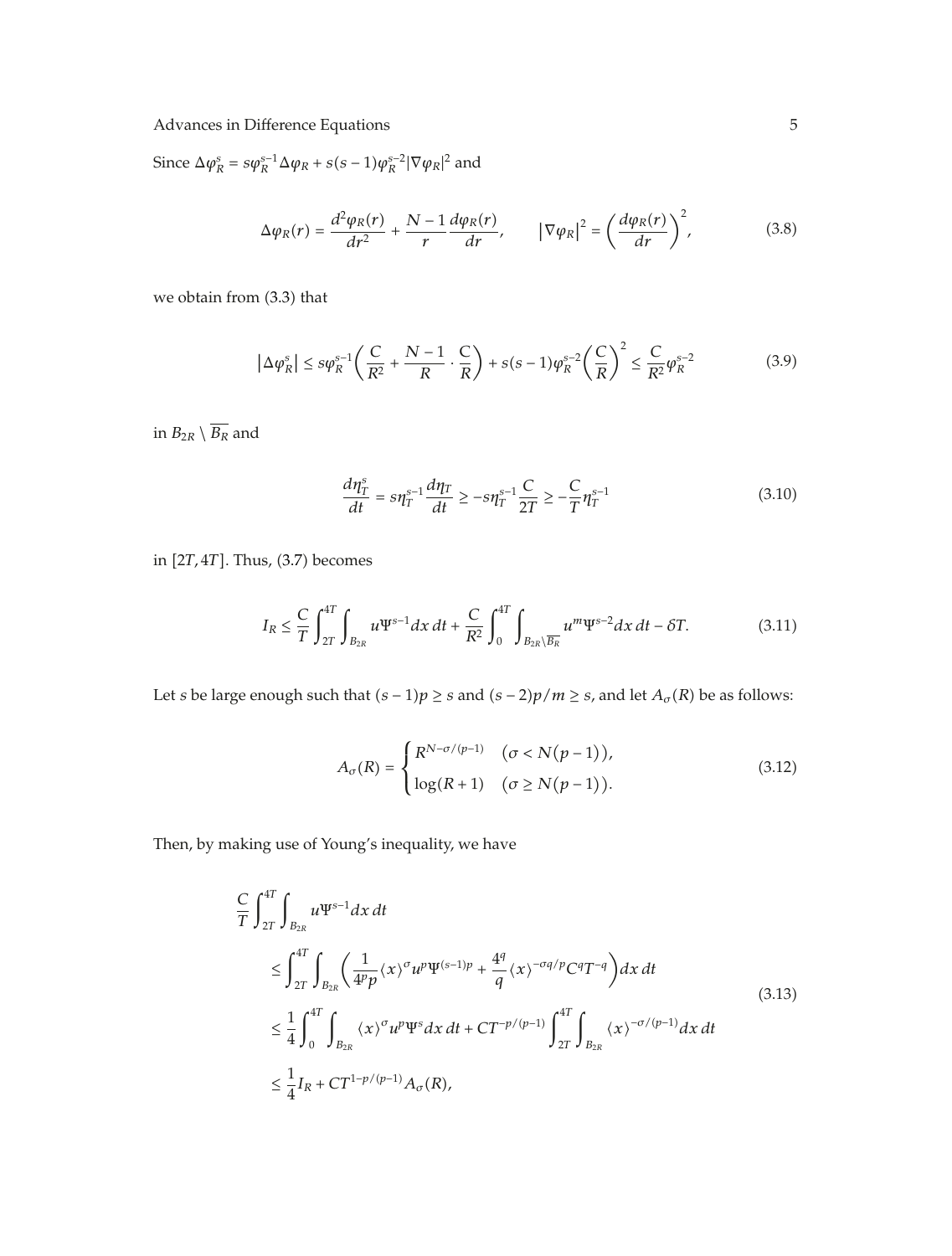where  $1/p + 1/q = 1$  and

$$
\frac{C}{R^2} \int_0^{4T} \int_{B_{2R} \setminus \overline{B_R}} u^m \Psi^{s-2} dx dt
$$
\n
$$
\leq \int_0^{4T} \int_{B_{2R} \setminus \overline{B_R}} \left( \frac{1}{4^{p'} p'} \langle x \rangle^{\sigma} u^{mp'} \Psi^{(s-2)p'} + \frac{4^{q'}}{q'} \langle x \rangle^{-\sigma q'/p'} C^{q'} R^{-2q'} \right) dx dt
$$
\n
$$
\leq \frac{1}{4} \int_0^{4T} \int_{B_{2R}} \langle x \rangle^{\sigma} u^p \Psi^s dx dt + C R^{-2p/(p-m)} \int_0^{4T} \int_{B_{2R} \setminus \overline{B_R}} \langle x \rangle^{-m\sigma/(p-m)} dx dt
$$
\n
$$
\leq \frac{1}{4} I_R + CTR^{-2p/(p-m)} R^{N-m\sigma/(p-m)},
$$
\n(3.14)

where  $p' = p/m$ ,  $1/p' + 1/q' = 1$ . Thus, (3.11) becomes

$$
I_R \le \frac{1}{2} I_R + T \Big( C T^{-p/(p-1)} A_{\sigma}(R) + C R^{N-(2p+m\sigma)/(p-m)} - \delta \Big). \tag{3.15}
$$

For *N* ≥ 3, since  $σ > −2$ ,  $1/p' + 1/q' = 1$ , and  $max{1, m} < p ≤ m(N + σ)/(N − 2)$ , we have

$$
N - \frac{2p + m\sigma}{p - m} = \frac{(N - 2)p - (N + \sigma)m}{p - m} \le 0.
$$
 (3.16)

For  $N = 2$ , since  $\sigma \ge -2$ ,  $m > 0$ , and  $p > \max\{1, m\}$ , we have

$$
2 - \frac{2p + m\sigma}{p - m} = \frac{-(2 + \sigma)m}{p - m} \le 0.
$$
 (3.17)

For  $N = 1$ , since  $\sigma \ge -2$ ,  $m > 0$ , and  $p > max\{1, m\}$ , we have

$$
1 - \frac{2p + m\sigma}{p - m} = \frac{-p - (1 + \sigma)m}{p - m} < \frac{-(2 + \sigma)m}{p - m} \le 0. \tag{3.18}
$$

Let  $T \geq A_{\sigma}(R)^{(p-1)/p}$  such that  $T^{-p/(p-1)}A_{\sigma}(R) \leq 1$ , then

$$
I_R \le CT,\tag{3.19}
$$

that is,

$$
\int_{0}^{4T} \int_{B_{2R}} \langle x \rangle^{\sigma} u^{p} \Psi^{s} dx dt \leq CT.
$$
 (3.20)

Thus

$$
\int_{T}^{2T} \int_{B_R} \langle x \rangle^{\sigma} u^p dx dt \le CT.
$$
 (3.21)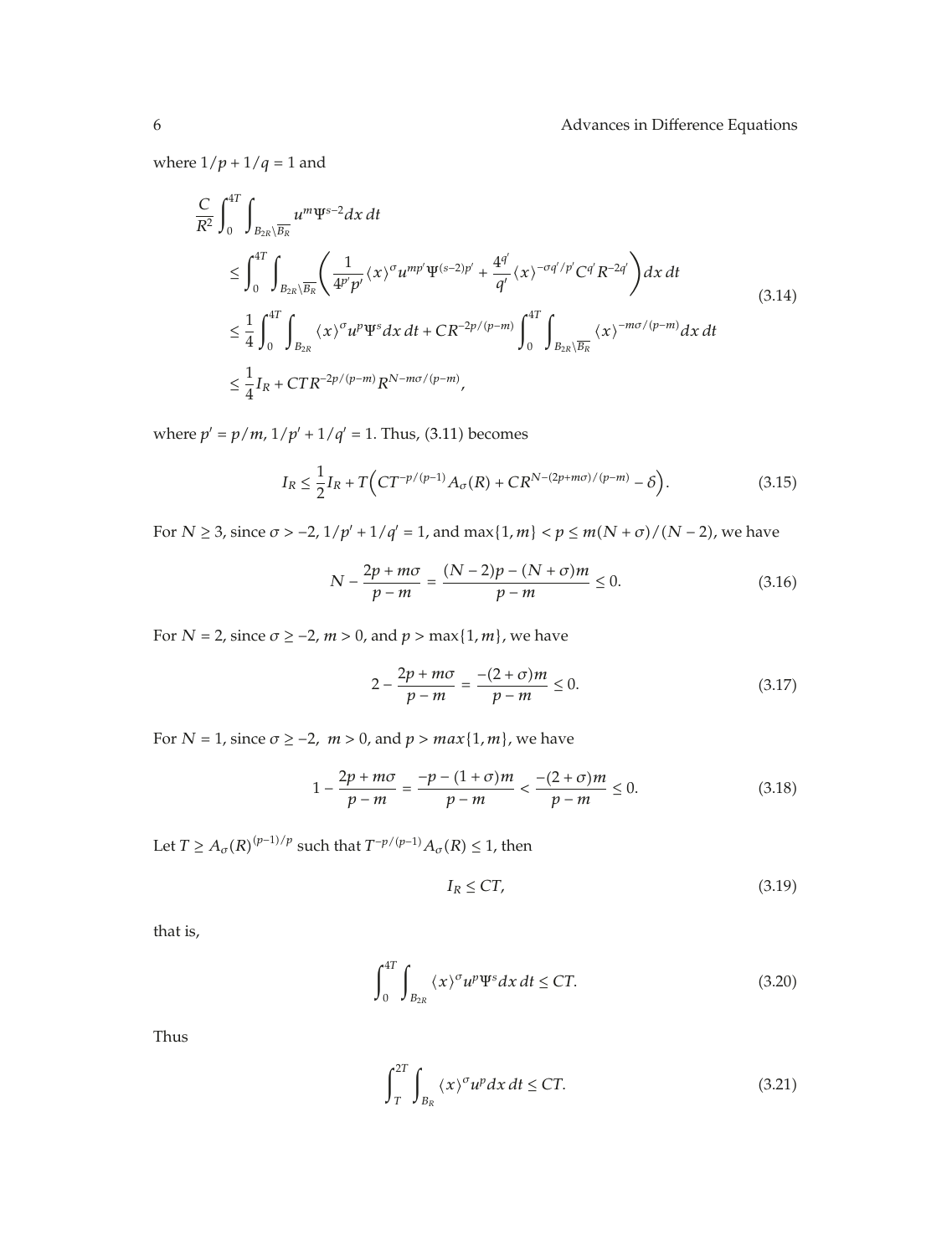By the integral mean value theorem, there exists  $t_1 \in [T, 2T]$  such that

$$
\int_{T}^{2T} \int_{B_R} \langle x \rangle^{\sigma} u^p dx dt = T \int_{B_R} \langle x \rangle^{\sigma} u(x, t_1)^p dx \le CT,
$$
 (3.22)

that is,

$$
\int_{B_R} \langle x \rangle^{\sigma} u(x, t_1)^p dx \le C. \tag{3.23}
$$

Since *T* is a large positive number and a random selection, and  $u(x, t)$  is monotone increasing to *t*, there exists a positive number  $T(R) > 1$  for any fixed  $R > R_0$  such that, for all  $t > T(R)$ ,

$$
\int_{B_R} \langle x \rangle^{\sigma} u(x, t)^p dx \le C. \tag{3.24}
$$

By the monotone increasing property of  $u(x, t)$ ,  $\int_{B_R} (x)^{\sigma} u(x, t)^p dx$  also is increasing to *t*. This, combined with (3.24), yields that the limit  $I_R^{\infty}$  exists such that

$$
I_R^{\infty} \equiv \lim_{t \to \infty} \int_{B_R} \langle x \rangle^{\sigma} u(x, t)^p dx \le C. \tag{3.25}
$$

Since  $u(x,t)$  is nonnegative,  $I_R^{\infty}$  is monotone increasing to *R*. This, combined with (3.25), yields that  $\lim_{R\to\infty}I_R^{\infty}$  exists. Thus, for any small  $\varepsilon>0$ , there exists a large positive constant which still is denoted by  $R_0$ , such that, for  $R > R_0$ ,

$$
\lim_{t \to \infty} \int_{B_{2R} \setminus \overline{B_R}} \langle x \rangle^{\sigma} u(x, t)^p dx \equiv I_{2R}^{\infty} - I_R^{\infty} < \varepsilon. \tag{3.26}
$$

Hence, by similar argument as that in  $(3.24)$ , there exists a large positive number  $T(R) > 1$ such that

$$
\int_{B_{2R}\setminus\overline{B_R}}\left\langle x\right\rangle^{\sigma}u(x,t)^p\,dx<\varepsilon,\quad\forall t>T(R). \tag{3.27}
$$

On the other hand, we argue as in [6, 10]. Let  $\xi(x) \in C^2(\mathbb{R}^N)$  be a positive function satisfying.

- (i)  $0 \le \xi(x) \le 1$  in  $\mathbb{R}^N$ ;  $\xi(x) \equiv 1$  in  $B_1$ ,  $\xi(x) \equiv 0$  in  $B_2^c$ ;
- $(ii)$   $\partial \xi / \partial \nu = 0$  on  $\partial (B_2 \setminus B_1)$ ;
- (iii) for any  $\alpha \in (0, 1)$ , there exists a positive constant  $C_{\alpha}$  such that  $|\Delta \xi| \le C_{\alpha} \xi^{\alpha}$ .

Let *R* and *T*(*R*) be as defined in (3.26) and (3.27). Multiplying (3.1) by  $\xi_R(x) = \xi(x/R)$ and then integrating by parts in  $\mathbb{R}^N$ , we have

$$
\frac{d}{dt}\int_{\mathbb{R}^N}u\xi_Rdx = \int_{B_{2R}\setminus\overline{B_R}}u^m\Delta\xi_Rdx + \int_{\mathbb{R}^N}\langle x\rangle^{\sigma}u^p\xi_Rdx + \int_{\mathbb{R}^N}f\xi_Rdx.
$$
 (3.28)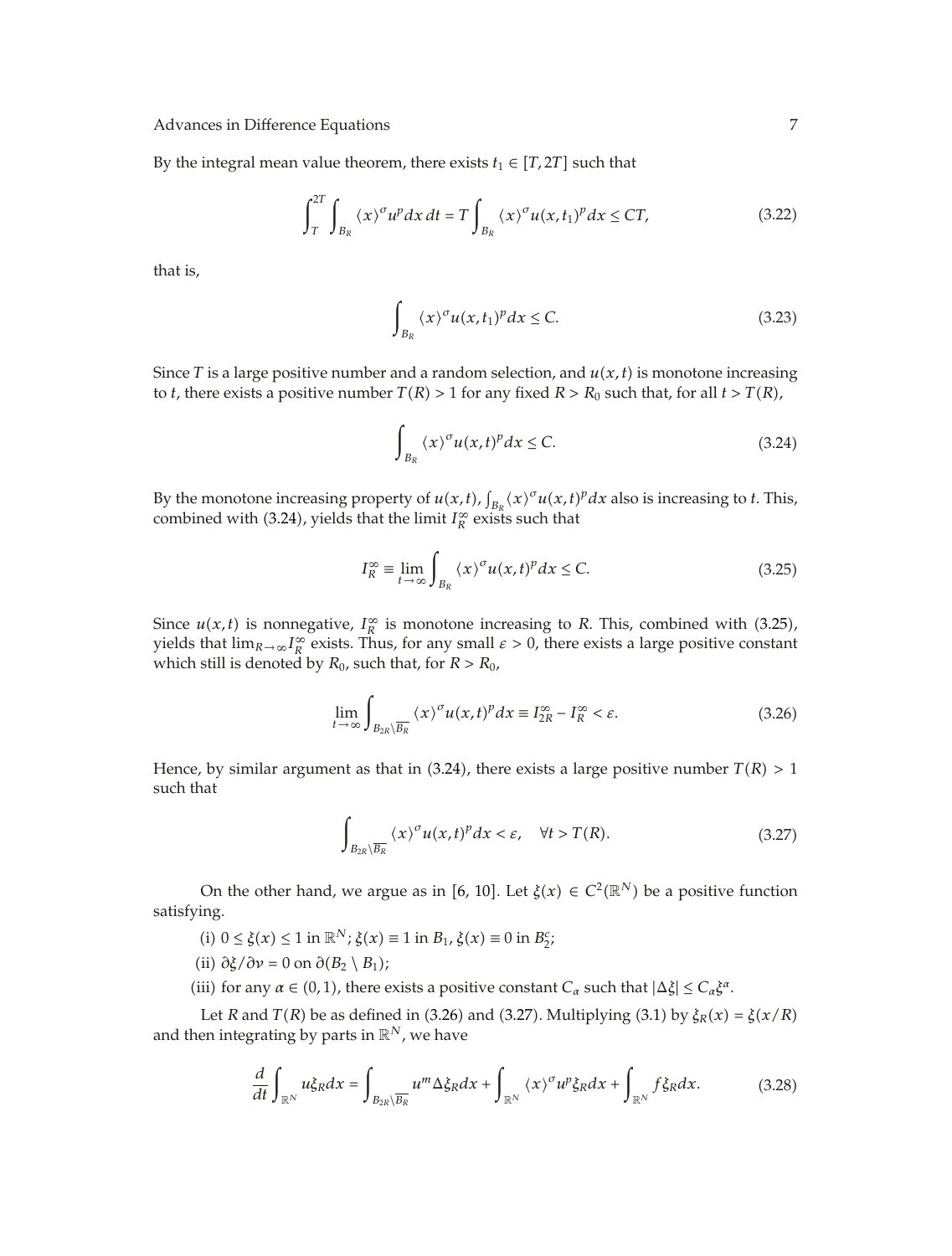By the definition of  $\xi_R(x)$ , Hölder's inequality, and (3.27), we have

$$
\left| \int_{B_{2R}\setminus\overline{B_R}} u^m \Delta \xi_R dx \right| \leq \frac{C_{\alpha}}{R^2} \int_{B_{2R}\setminus\overline{B_R}} u^m \xi_R^{\alpha} dx
$$
\n
$$
\leq \frac{C_{\alpha}}{R^2} \left( \int_{B_{2R}\setminus\overline{B_R}} \langle x \rangle^{\sigma} u^{mp'} dx \right)^{1/p'} \left( \int_{B_{2R}\setminus\overline{B_R}} \langle x \rangle^{-\sigma q'/p'} \xi_R^{\alpha q'} dx \right)^{1/q'}
$$
\n
$$
\leq \frac{C_{\alpha}}{R^2} \left( \int_{B_{2R}\setminus\overline{B_R}} \langle x \rangle^{\sigma} u^p dx \right)^{m/p} \left( \int_{B_{2R}\setminus\overline{B_R}} \langle x \rangle^{-m\sigma/(p-m)} dx \right)^{(p-m)/p}
$$
\n
$$
\leq C \varepsilon^{m/p} R^{(N-m\sigma/(p-m))(p-m)/p-2} \leq C \varepsilon^{m/p},
$$
\n(3.29)

where  $p' = p/m$ ,  $1/p' + 1/q' = 1$ , since

$$
\left(N - \frac{m\sigma}{p - m}\right)\frac{p - m}{p} - 2 = \frac{(N - 2)p - (N + \sigma)m}{p} \le 0.
$$
\n(3.30)

Let  $F_R(t) = \int_{\mathbb{R}^N} u \xi_R dx$  and  $G_R(t) = \int_{\mathbb{R}^N} \langle x \rangle^{\sigma} u^p \xi_R dx$ . Then, by making use of (3.29) and  $\int_{\mathbb{R}^N} f(x) dx \ge \delta$  for  $R > R_0$ , (3.28) becomes

$$
F_R'(t) \ge G_R(t) - C\varepsilon^{m/p} + \delta. \tag{3.31}
$$

Thus, let *ε* be small enough such that  $C\varepsilon^{m/p} \le \delta/2$ , then  $F_R'(t) \ge G_R(t) + \delta/2$ . Let  $t_0 > T(R)$ . By making use of Hölder's inequality, we obtain that

$$
F_R(t) \le \left(\int_{\mathbb{R}^N} \langle x \rangle^{\sigma} u^p \xi_R dx\right)^{1/p} \left(\int_{\mathbb{R}^N} \langle x \rangle^{-\sigma q/p} \xi_R dx\right)^{1/q}
$$
  

$$
\le G_R(t)^{1/p} \left(\int_{B_{2R}} \langle x \rangle^{-\sigma/(p-1)} dx\right)^{(p-1)/p}
$$
  

$$
\le CG_R(t)^{1/p} A_{\sigma}(R)^{(p-1)/p}, \tag{3.32}
$$

where  $1/p + 1/q = 1$ . Thus, we obtain that

$$
\int_{t_0}^{t} F_R(s)^p ds \le C A_{\sigma}(R)^{p-1} \int_{t_0}^{t} G_R(s) ds \le C A_{\sigma}(R)^{p-1} \int_{t_0}^{t} F_l(r(s)) ds
$$
\n
$$
\le C A_{\sigma}(R)^{p-1} (F_R(t) - F_R(t_0)).
$$
\n(3.33)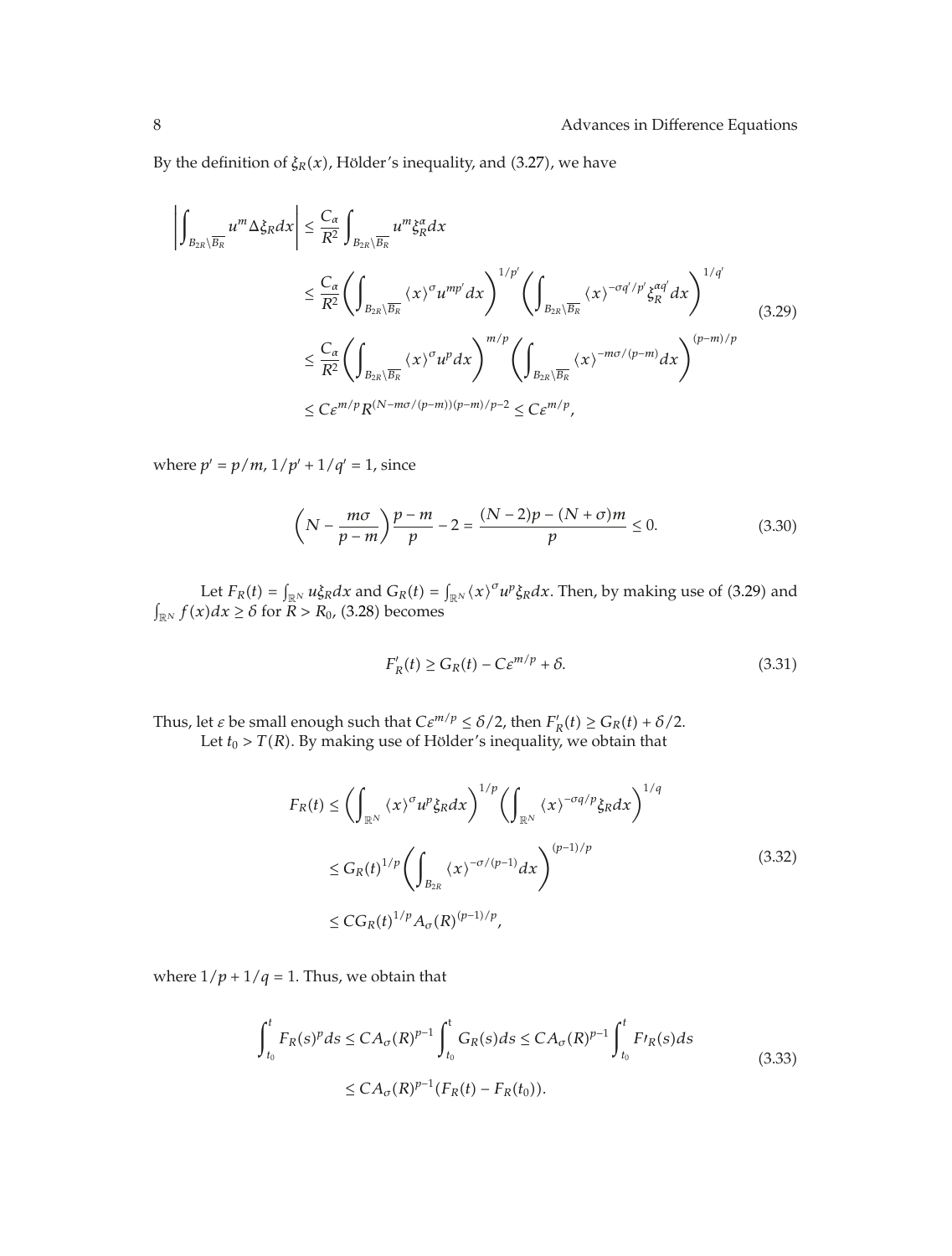Since  $F_R(t) \geq 0$  for all  $t \geq 0$ , we have

$$
F_R(t) \geq CA_{\sigma}(R)^{-p+1} \int_{t_0}^t F_R(s)^p ds + F_R(t_0)
$$
  
\n
$$
\geq CA_{\sigma}(R)^{-p+1} \int_{t_0}^t F_R(s)^p ds.
$$
\n(3.34)

Let  $g(t) = \int_{t_0}^t F_R(s)^p ds$ , then

$$
g'(t) = F_R(t)^p \ge C A_\sigma(R)^{-p(p-1)} g(t)^p. \tag{3.35}
$$

Let  $t_1 > t_0$  such that  $g(t_1) > 0$ . Since  $p > 1$ , by solving the differential inequality (3.35) in  $[t_1, t]$ , we have

$$
\int_{t_1}^{t} \frac{g'(s)}{g(s)^p} ds \ge CA_{\sigma}(R)^{-p(p-1)} \int_{t_1}^{t} ds,
$$
\n
$$
g(t)^{1-p} \le g(t_1)^{1-p} - C(p-1)A_{\sigma}(R)^{-p(p-1)}(t-t_1),
$$
\n
$$
g(t) \ge \left\{ g(t_1)^{1-p} - C(p-1)A_{\sigma}(R)^{-p(p-1)}(t-t_1) \right\}^{-1/(p-1)}.
$$
\n(3.36)

Thus, there exists  $T_1$  with  $t_1 < T_1 \le t_1 + C(p-1)^{-1}A_\sigma(R)^{p(p-1)}g(t_1)^{1-p}$ , such that  $\lim_{t \uparrow T_1} g(t) =$  $+\infty$ , which implies that *g(t)* and then *u* blow up in finite time. It contradicts our assumption. Therefore, every positive solution of Problem  $(3.1)$  blows up in finite time. Hence, every positive solution of Problem (1.1) blows up in finite time.

# **4. Proof of Theorem 1.1(b)**

In this section, we prove that for  $p > m(N + \sigma)/(N - 2)$ , there exist some  $f(x)$  and  $u_0(x)$ , such that Problem (1.1) admits a global positive solution.

We first consider the stationary problem of Problem (1.1) as follows:

$$
\Delta u^{m} + \langle x \rangle^{\sigma} u^{p} + f(x) = 0 \quad \left( x \in \mathbb{R}^{N} \right).
$$
 (4.1)

Let  $v(x) = C_1(x)^{-s}$ , where  $s = (2 + \sigma) / (p - m)$  and the positive constant  $C_1$  satisfies

$$
C_1^{p-m} = ms(N - ms - 2) = \frac{m(2 + \sigma)\{(N - 2)p - (N + \sigma)m\}}{(p - m)^2} > 0.
$$
 (4.2)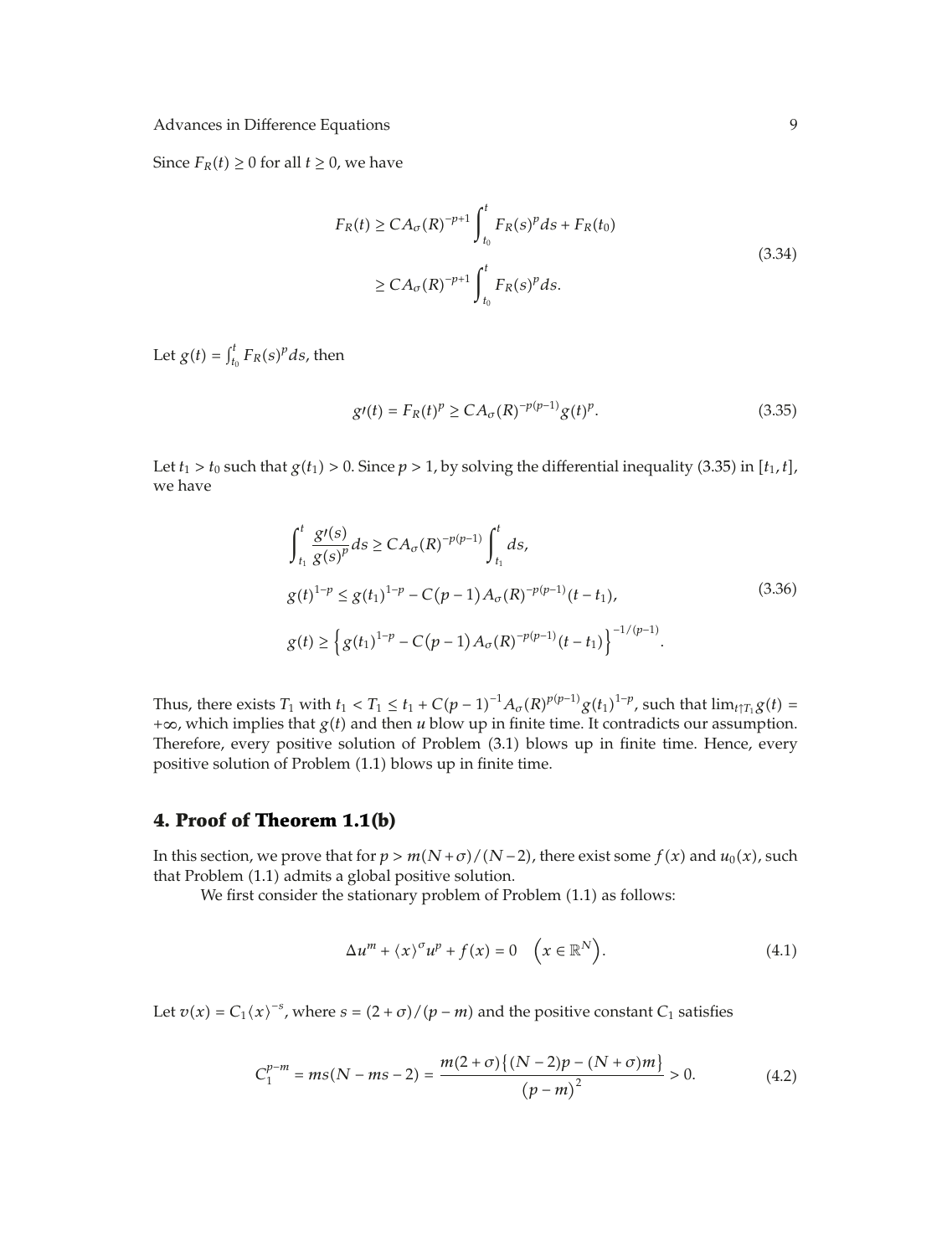Then, we have

$$
-\Delta v^{m} = \frac{ms}{2}C_{1}^{m} (|x|^{2} + 1)^{-ms/2-1} \Delta (|x|^{2} + 1)
$$
  

$$
-\frac{ms(ms + 2)}{4}C_{1}^{m} (|x|^{2} + 1)^{-ms/2-2} |\nabla (|x|^{2} + 1)|^{2}
$$
  

$$
= NmsC_{1}^{m} \langle x \rangle^{-ms-2} - ms(ms + 2)C_{1}^{m} |x|^{2} \langle x \rangle^{-ms-4}
$$
  

$$
= ms(N - ms - 2)C_{1}^{m} \langle x \rangle^{-ms-2} + ms(ms + 2)C_{1}^{m} \langle x \rangle^{-ms-4}.
$$
 (4.3)

Since  $C_1^{p-m}$  =  $ms(N - ms - 2)$  and  $-ms - 2 = \sigma - ps$ , we have

$$
-\Delta v^{m} = C_{1}^{p} \langle x \rangle^{\sigma - ps} + C_{2} \langle x \rangle^{-ms-4} = \langle x \rangle^{\sigma} v^{p} + C_{2} \langle x \rangle^{-ms-4}, \tag{4.4}
$$

where  $C_2$  =  $ms(ms + 2)C_1^m$ . Thus, if  $f(x) \le C_2(x)^{-ms-4}$  and  $u_0(x) \le v(x)$ , then *v* is a supersolution of Problem  $(1.1)$ . It is obvious that 0 is s sub-solution of Problem  $(1.1)$ . Therefore, by the iterative process and the comparison theorem, Problem 1.1 admits a global positive solution.

#### **Acknowledgments**

This paper was introduced to the author by Professor Kiyoshi Mochizuki in Chuo University. The author would like to thank him for his proper guidance. The author would also like to thank Ryuichi Suzuki for useful discussions and friendly encouragement during the preparation of this paper.

# **References**

- [1] P. Baras and R. Kersner, "Local and global solvability of a class of semilinear parabolic equations," *Journal of Differential Equations*, vol. 68, no. 2, pp. 238–252, 1987.
- [2] K. Mochizuki and K. Mukai, "Existence and nonexistence of global solutions to fast diffusions with source," *Methods and Applications of Analysis*, vol. 2, no. 1, pp. 92–102, 1995.
- [3] R. G. Pinsky, "Existence and nonexistence of global solutions for  $u_t = \Delta u + a(x)u^p$  in  $R^d$ ," *Journal of Differential Equations*, vol. 133, no. 1, pp. 152–177, 1997.
- [4] Y.-W. Qi, "On the equation  $u_t = \Delta u^{\alpha} + u^{\beta}$ ," *Proceedings of the Royal Society of Edinburgh. Section A. Mathematics*, vol. 123, no. 2, pp. 373–390, 1993.
- 5 R. Suzuki, "Existence and nonexistence of global solutions of quasilinear parabolic equations," *Journal of the Mathematical Society of Japan*, vol. 54, no. 4, pp. 747–792, 2002.
- [6] C. Bandle, H. A. Levine, and Q. S. Zhang, "Critical exponents of Fujita type for inhomogeneous parabolic equations and systems," *Journal of Mathematical Analysis and Applications*, vol. 251, no. 2, pp. 624–648, 2000.
- [7] M. Kirane and M. Qafsaoui, "Global nonexistence for the Cauchy problem of some nonlinear reactiondiffusion systems," *Journal of Mathematical Analysis and Applications*, vol. 268, no. 1, pp. 217–243, 2002.
- [8] X. Zeng, "The critical exponents for the quasi-linear parabolic equations with inhomogeneous terms," *Journal of Mathematical Analysis and Applications*, vol. 332, no. 2, pp. 1408–1424, 2007.